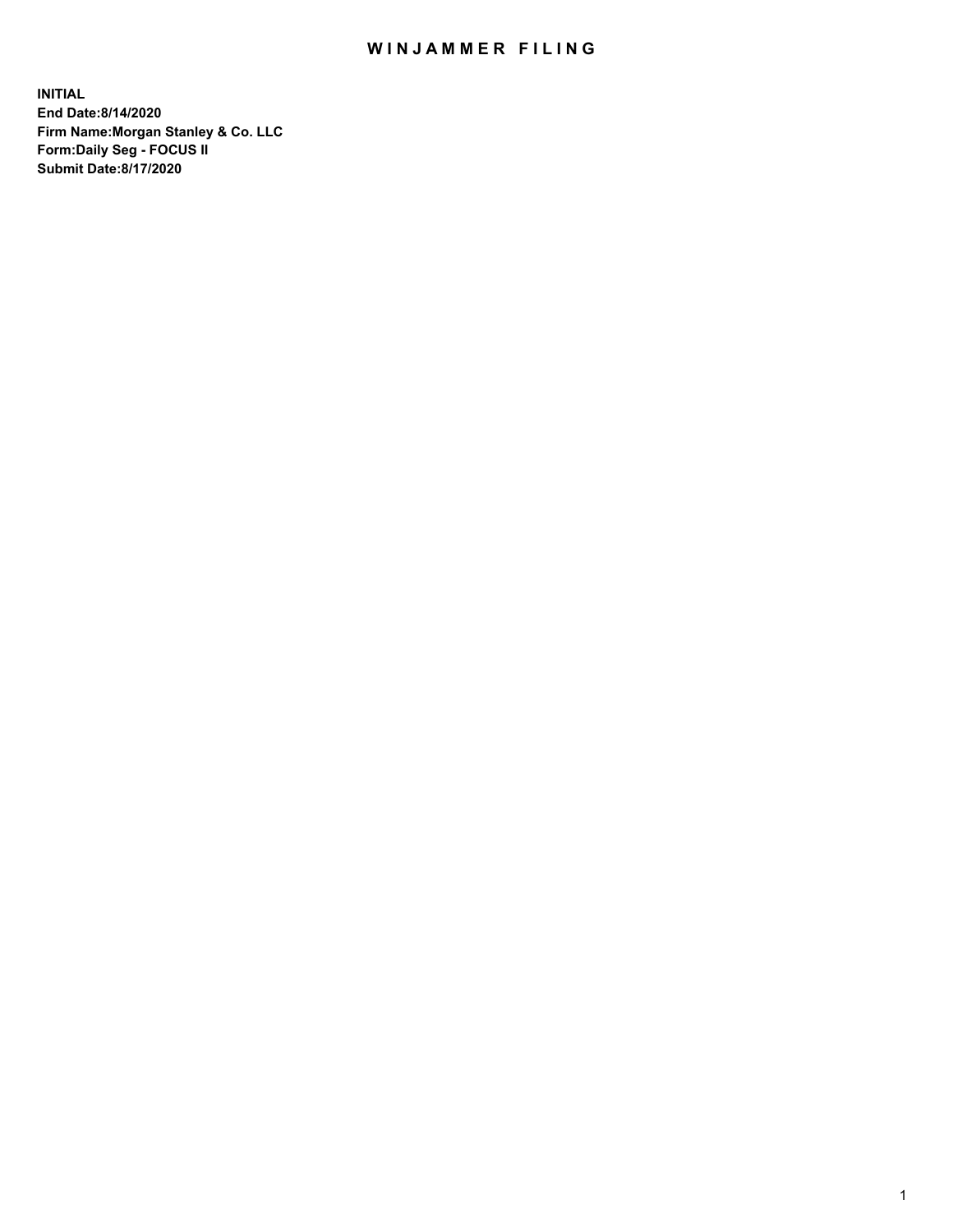**INITIAL End Date:8/14/2020 Firm Name:Morgan Stanley & Co. LLC Form:Daily Seg - FOCUS II Submit Date:8/17/2020 Daily Segregation - Cover Page**

| Name of Company                                                                                                                                                                                                                                                                                                                | Morgan Stanley & Co. LLC                                |
|--------------------------------------------------------------------------------------------------------------------------------------------------------------------------------------------------------------------------------------------------------------------------------------------------------------------------------|---------------------------------------------------------|
| <b>Contact Name</b>                                                                                                                                                                                                                                                                                                            | <b>Ikram Shah</b>                                       |
| <b>Contact Phone Number</b>                                                                                                                                                                                                                                                                                                    | 212-276-0963                                            |
| <b>Contact Email Address</b>                                                                                                                                                                                                                                                                                                   | Ikram.shah@morganstanley.com                            |
| FCM's Customer Segregated Funds Residual Interest Target (choose one):<br>a. Minimum dollar amount: ; or<br>b. Minimum percentage of customer segregated funds required:% ; or<br>c. Dollar amount range between: and; or<br>d. Percentage range of customer segregated funds required between:% and%.                         | 235,000,000<br><u>0</u><br><u>00</u><br><u>00</u>       |
| FCM's Customer Secured Amount Funds Residual Interest Target (choose one):<br>a. Minimum dollar amount: ; or<br>b. Minimum percentage of customer secured funds required:%; or<br>c. Dollar amount range between: and; or<br>d. Percentage range of customer secured funds required between:% and%.                            | 140,000,000<br><u>0</u><br><u>0 0</u><br>0 <sub>0</sub> |
| FCM's Cleared Swaps Customer Collateral Residual Interest Target (choose one):<br>a. Minimum dollar amount: ; or<br>b. Minimum percentage of cleared swaps customer collateral required:% ; or<br>c. Dollar amount range between: and; or<br>d. Percentage range of cleared swaps customer collateral required between:% and%. | 92,000,000<br><u>0</u><br><u>00</u><br>00               |

Attach supporting documents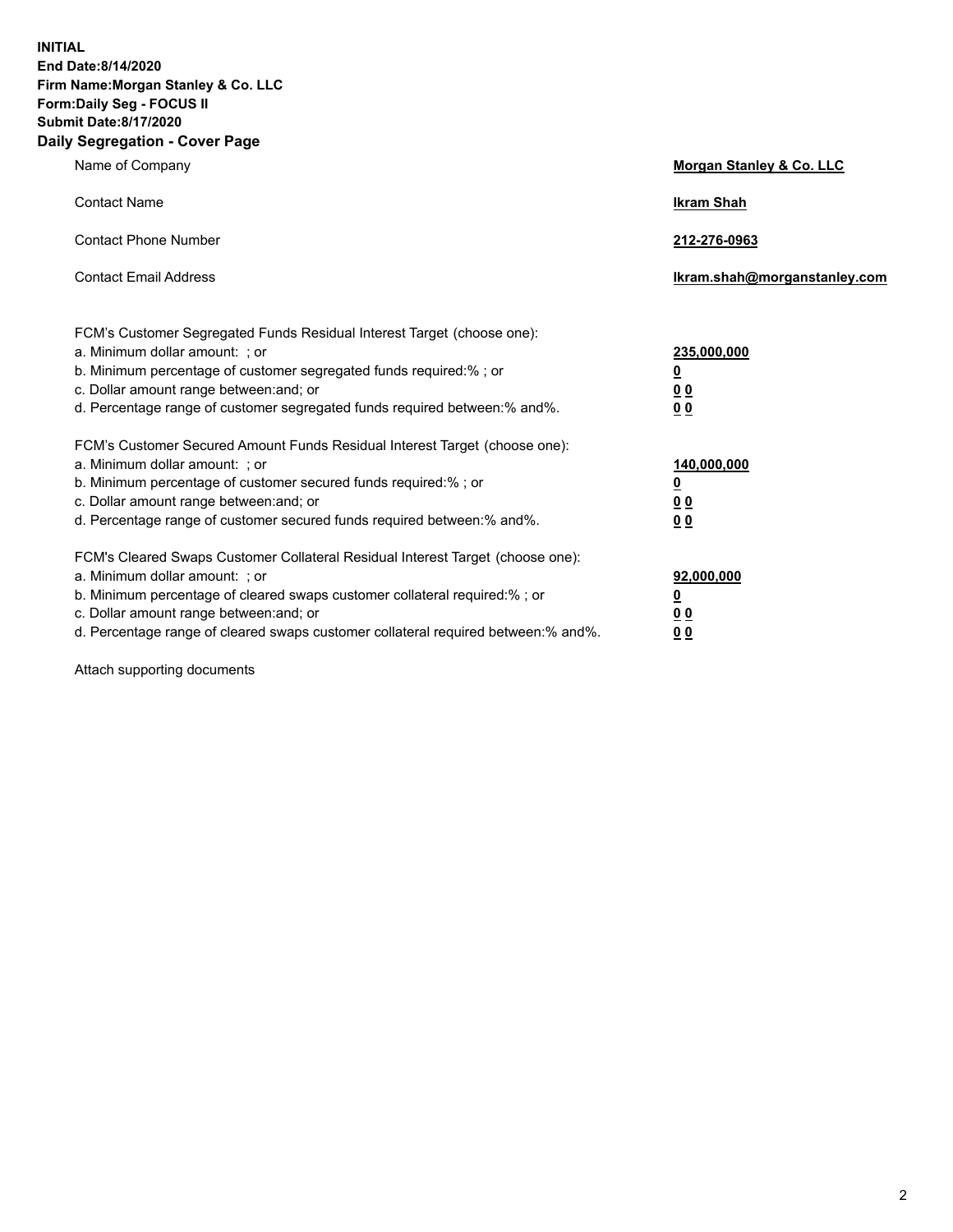## **INITIAL End Date:8/14/2020 Firm Name:Morgan Stanley & Co. LLC Form:Daily Seg - FOCUS II Submit Date:8/17/2020**

## **Daily Segregation - Secured Amounts**

|                | Foreign Futures and Foreign Options Secured Amounts                                         |                                   |
|----------------|---------------------------------------------------------------------------------------------|-----------------------------------|
|                | Amount required to be set aside pursuant to law, rule or regulation of a foreign            | $0$ [7305]                        |
|                | government or a rule of a self-regulatory organization authorized thereunder                |                                   |
| $\mathbf{1}$ . | Net ledger balance - Foreign Futures and Foreign Option Trading - All Customers             |                                   |
|                | A. Cash                                                                                     | 4,143,237,183 [7315]              |
|                | B. Securities (at market)                                                                   | 3,026,726,211 [7317]              |
| 2.             | Net unrealized profit (loss) in open futures contracts traded on a foreign board of trade   | 733,896,651 [7325]                |
| 3.             | Exchange traded options                                                                     |                                   |
|                | a. Market value of open option contracts purchased on a foreign board of trade              | 12,590,280 [7335]                 |
|                | b. Market value of open contracts granted (sold) on a foreign board of trade                | -16,257,332 [7337]                |
| 4.             | Net equity (deficit) (add lines 1. 2. and 3.)                                               | 7,900,192,993 [7345]              |
| 5.             | Account liquidating to a deficit and account with a debit balances - gross amount           | 74,006,627 [7351]                 |
|                | Less: amount offset by customer owned securities                                            | -73,033,210 [7352] 973,417 [7354] |
| 6.             | Amount required to be set aside as the secured amount - Net Liquidating Equity              | 7,901,166,410 [7355]              |
|                | Method (add lines 4 and 5)                                                                  |                                   |
| 7.             | Greater of amount required to be set aside pursuant to foreign jurisdiction (above) or line | 7,901,166,410 [7360]              |
|                | 6.                                                                                          |                                   |
|                | FUNDS DEPOSITED IN SEPARATE REGULATION 30.7 ACCOUNTS                                        |                                   |
| $\mathbf{1}$ . | Cash in banks                                                                               |                                   |
|                | A. Banks located in the United States                                                       | 430,070,137 [7500]                |
|                | B. Other banks qualified under Regulation 30.7                                              | 599,075,363 [7520] 1,029,145,500  |
|                |                                                                                             | [7530]                            |
| 2.             | <b>Securities</b>                                                                           |                                   |
|                | A. In safekeeping with banks located in the United States                                   | 629,397,787 [7540]                |
|                | B. In safekeeping with other banks qualified under Regulation 30.7                          | 0 [7560] 629,397,787 [7570]       |
| 3.             | Equities with registered futures commission merchants                                       |                                   |
|                | A. Cash                                                                                     | 23,106,738 [7580]                 |
|                | <b>B.</b> Securities                                                                        | $0$ [7590]                        |
|                | C. Unrealized gain (loss) on open futures contracts                                         | 5,600,388 [7600]                  |
|                | D. Value of long option contracts                                                           | $0$ [7610]                        |
|                | E. Value of short option contracts                                                          | 0 [7615] 28,707,126 [7620]        |
| 4.             | Amounts held by clearing organizations of foreign boards of trade                           |                                   |
|                | A. Cash                                                                                     | $0$ [7640]                        |
|                | <b>B.</b> Securities                                                                        | $0$ [7650]                        |
|                | C. Amount due to (from) clearing organization - daily variation                             | $0$ [7660]                        |
|                | D. Value of long option contracts                                                           | $0$ [7670]                        |
|                | E. Value of short option contracts                                                          | 0 [7675] 0 [7680]                 |
| 5.             | Amounts held by members of foreign boards of trade                                          |                                   |
|                | A. Cash                                                                                     | 3,308,385,993 [7700]              |
|                | <b>B.</b> Securities                                                                        | 2,397,328,425 [7710]              |
|                | C. Unrealized gain (loss) on open futures contracts                                         | 728,296,263 [7720]                |
|                | D. Value of long option contracts                                                           | 12,590,280 [7730]                 |
|                | E. Value of short option contracts                                                          | -16,257,332 [7735] 6,430,343,629  |
|                |                                                                                             | $[7740]$                          |
| 6.             | Amounts with other depositories designated by a foreign board of trade                      | $0$ [7760]                        |
| 7.             | Segregated funds on hand                                                                    | $0$ [7765]                        |
| 8.             | Total funds in separate section 30.7 accounts                                               | 8,117,594,042 [7770]              |
| 9.             | Excess (deficiency) Set Aside for Secured Amount (subtract line 7 Secured Statement         | 216,427,632 [7380]                |
|                | Page 1 from Line 8)                                                                         |                                   |
| 10.            | Management Target Amount for Excess funds in separate section 30.7 accounts                 | 140,000,000 [7780]                |

- 
- 11. Excess (deficiency) funds in separate 30.7 accounts over (under) Management Target **76,427,632** [7785]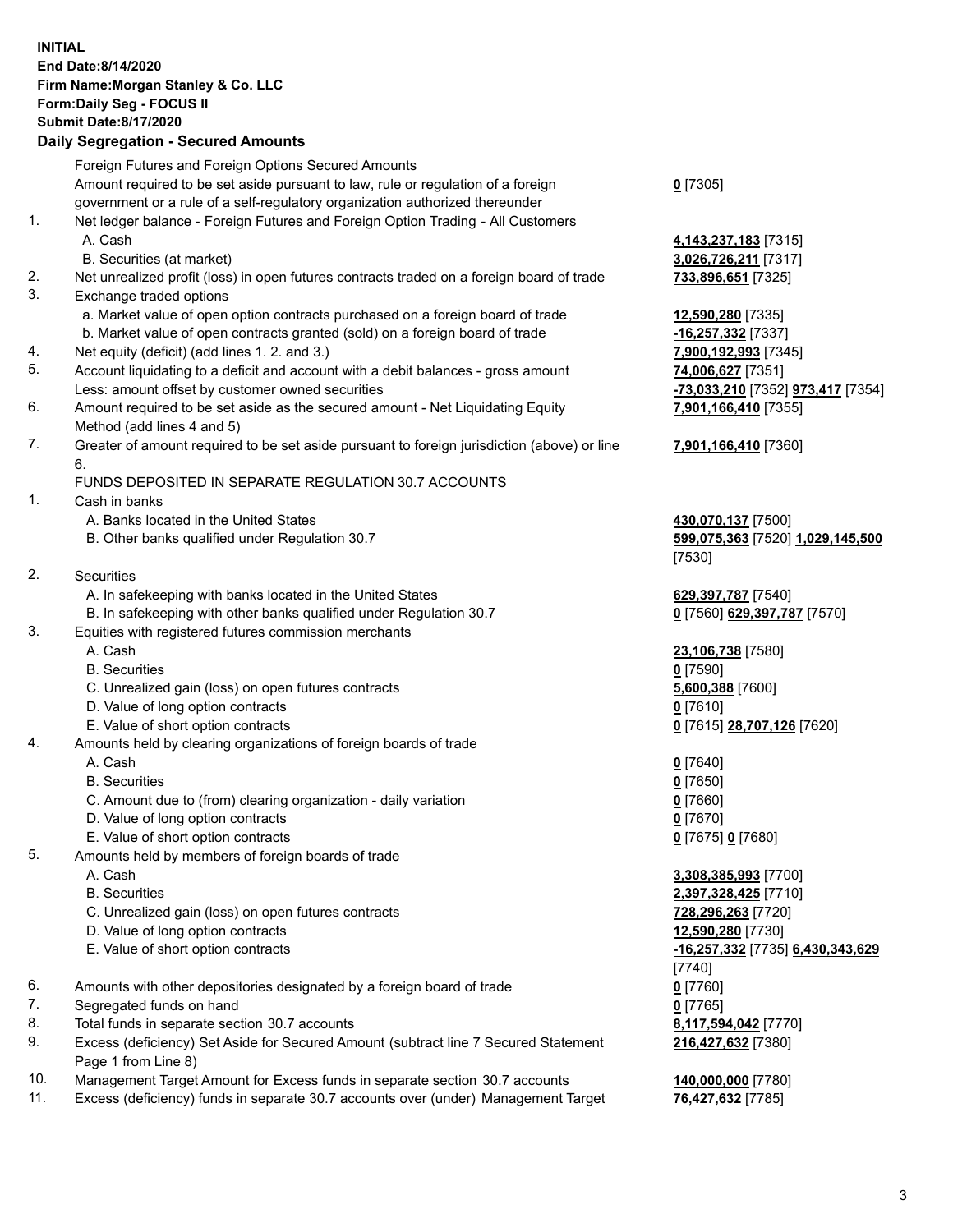|     | <b>INITIAL</b><br>End Date:8/14/2020<br>Firm Name: Morgan Stanley & Co. LLC<br>Form: Daily Seg - FOCUS II<br><b>Submit Date:8/17/2020</b><br>Daily Segregation - Segregation Statement |                                    |
|-----|----------------------------------------------------------------------------------------------------------------------------------------------------------------------------------------|------------------------------------|
|     | SEGREGATION REQUIREMENTS(Section 4d(2) of the CEAct)                                                                                                                                   |                                    |
| 1.  | Net ledger balance                                                                                                                                                                     |                                    |
|     | A. Cash                                                                                                                                                                                | 14,796,348,571 [7010]              |
|     | B. Securities (at market)                                                                                                                                                              | 8,748,158,800 [7020]               |
| 2.  | Net unrealized profit (loss) in open futures contracts traded on a contract market                                                                                                     | 2,634,553,477 [7030]               |
| 3.  | Exchange traded options                                                                                                                                                                |                                    |
|     | A. Add market value of open option contracts purchased on a contract market                                                                                                            | 513,380,687 [7032]                 |
|     | B. Deduct market value of open option contracts granted (sold) on a contract market                                                                                                    | 418,750,842 [7033]                 |
| 4.  | Net equity (deficit) (add lines 1, 2 and 3)                                                                                                                                            | 26,273,690,693 [7040]              |
| 5.  | Accounts liquidating to a deficit and accounts with                                                                                                                                    |                                    |
|     | debit balances - gross amount                                                                                                                                                          | 156,492,034 [7045]                 |
|     | Less: amount offset by customer securities                                                                                                                                             | -155,871,465 [7047] 620,569 [7050] |
| 6.  | Amount required to be segregated (add lines 4 and 5)                                                                                                                                   | 26,274,311,262 [7060]              |
|     | FUNDS IN SEGREGATED ACCOUNTS                                                                                                                                                           |                                    |
| 7.  | Deposited in segregated funds bank accounts                                                                                                                                            |                                    |
|     | A. Cash                                                                                                                                                                                | 4,256,150,356 [7070]               |
|     | B. Securities representing investments of customers' funds (at market)                                                                                                                 | $0$ [7080]                         |
|     | C. Securities held for particular customers or option customers in lieu of cash (at                                                                                                    | 1,306,552,952 [7090]               |
|     | market)                                                                                                                                                                                |                                    |
| 8.  | Margins on deposit with derivatives clearing organizations of contract markets                                                                                                         |                                    |
|     | A. Cash                                                                                                                                                                                | 13,746,237,805 [7100]              |
|     | B. Securities representing investments of customers' funds (at market)                                                                                                                 | $0$ [7110]                         |
|     | C. Securities held for particular customers or option customers in lieu of cash (at<br>market)                                                                                         | 7,441,605,848 [7120]               |
| 9.  | Net settlement from (to) derivatives clearing organizations of contract markets                                                                                                        | -209,148,221 [7130]                |
| 10. | Exchange traded options                                                                                                                                                                |                                    |
|     | A. Value of open long option contracts                                                                                                                                                 | 513,380,687 [7132]                 |
|     | B. Value of open short option contracts                                                                                                                                                | 418,750,842 [7133]                 |
| 11. | Net equities with other FCMs                                                                                                                                                           |                                    |
|     | A. Net liquidating equity                                                                                                                                                              | 23,855,027 [7140]                  |
|     | B. Securities representing investments of customers' funds (at market)                                                                                                                 | $0$ [7160]                         |
|     | C. Securities held for particular customers or option customers in lieu of cash (at<br>market)                                                                                         | $0$ [7170]                         |
| 12. | Segregated funds on hand                                                                                                                                                               | $0$ [7150]                         |
| 13. | Total amount in segregation (add lines 7 through 12)                                                                                                                                   | 26,659,883,612 [7180]              |
| 14. | Excess (deficiency) funds in segregation (subtract line 6 from line 13)                                                                                                                | 385,572,350 [7190]                 |
| 15. | Management Target Amount for Excess funds in segregation                                                                                                                               | 235,000,000 [7194]                 |
| 16. | Excess (deficiency) funds in segregation over (under) Management Target Amount                                                                                                         | 150,572,350 [7198]                 |

16. Excess (deficiency) funds in segregation over (under) Management Target Amount Excess